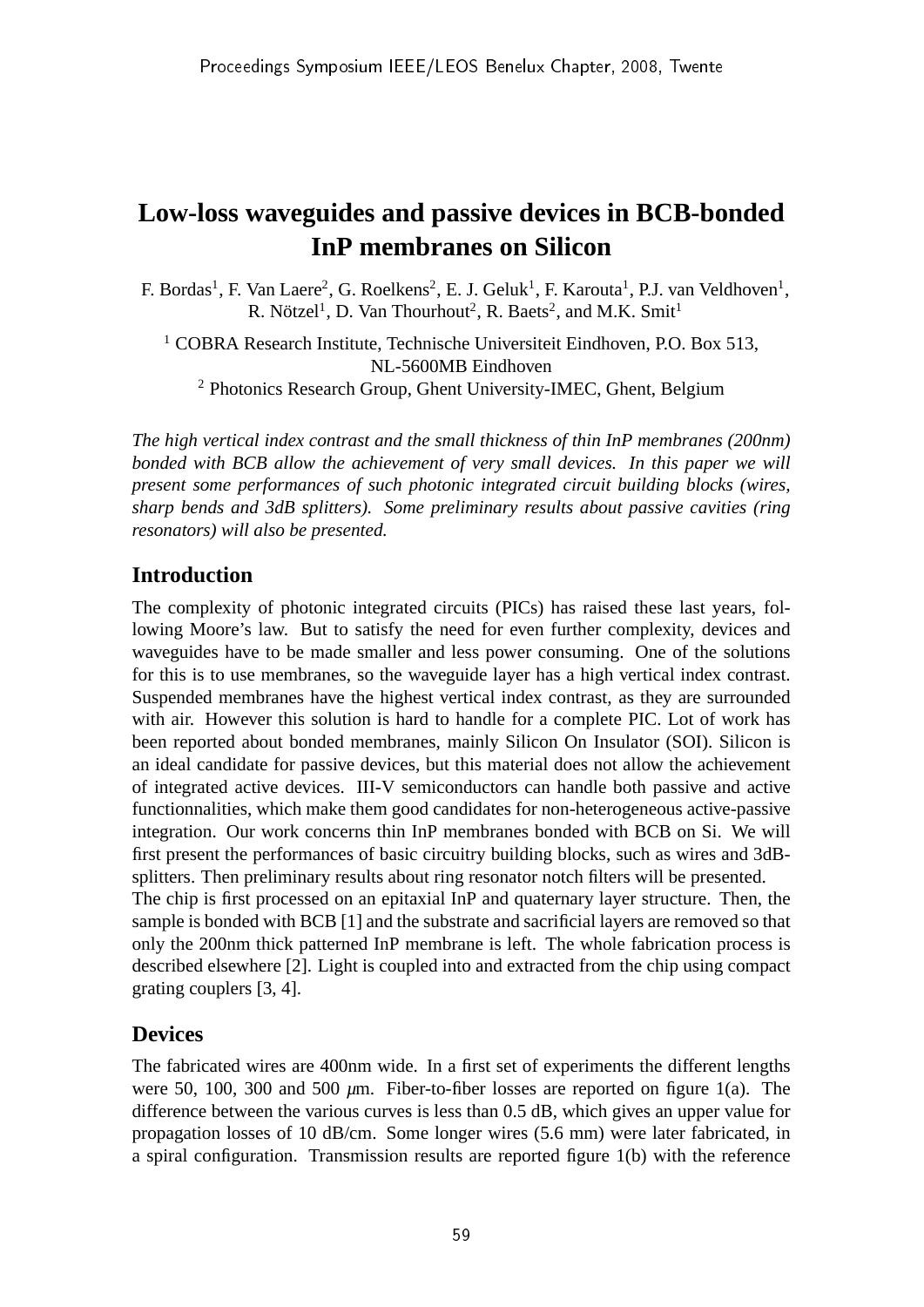50 *µ*m long wire transmission. The measured propagation losses are estimated to be 15 dB/cm, but include the losses due to the 40 bends of the spiral, which are not yet quantified. This loss value is higher than the one reported for similar wires in SOI [5], but can still be improved. Moreover, they are comparable to losses achieved in wide deeply etched III-V waveguides [6]. Similar performances have been achieved in [7] for InP wires in the same configuration.



Figure 1: Characterization of the wires : fiber-to-fiber transmission measurements

We also fabricated S-bends with different radii, to estimate the bend-losses. The transmission results are reported in figure 1(c). The difference between reference and S-bends transmission is 2 dB, which means a loss as high as 1 dB/90◦ . This high loss value is rather attributed to a difference in the grating couplers, as it is incompatible with the spiral measurements as the spiral has 40 bends. The conclusion we can draw is that the losses are as low for a 5 *µ*m radius bend and for a 40 *µ*m radius bend.

3dB-splitters are common building block of circuitry in PICs. We fabricated an ultrasmall  $1 \times 2$ -MMI splitter (less than  $20 \ \mu m^2$ ) and measured the transmission through each output branch while using the same input for both. As a reference a 50  $\mu$ m long wire is used. A SEM image of the device is shown in figure 2(a) while the transmission measurements are reported in figure 2(b). The transmissions through each branch are the same, and are 3.6 dB lower than for the reference. This device is to our knowledge the smallest 3dB-splitter ever reported in InP with an excess loss of only 0.6 dB.

#### **Ring resonators**

We also fabricated ring resonator notch filters as shown in figure 3(a). The measured transmission spectrum for a ring resonator with a radius of 4 *µ*m and a separation gap of 150 nm is shown in figure 3(b), revealing a free spectral range (FSR) of 28.2 nm. One resonance is at  $\lambda$ =1603.5 nm and it has an extinction ratio of 16 dB. The loaded Q-factor, defined as  $f_0$ /FWHM with  $f_0$  the central frequency while FWHM is the full width half maximum, is then 5830.

The asymmetric form of the curve indicates non-linear effects, similar to the behavior of SOI ring resonators [8]. Therefore, we have measured the transmission spectrum of the ring resonator structure for increasing input power of the tunable laser. The result is shown in figure 3(c). For the lowest input powers, the resonance wavelength is slightly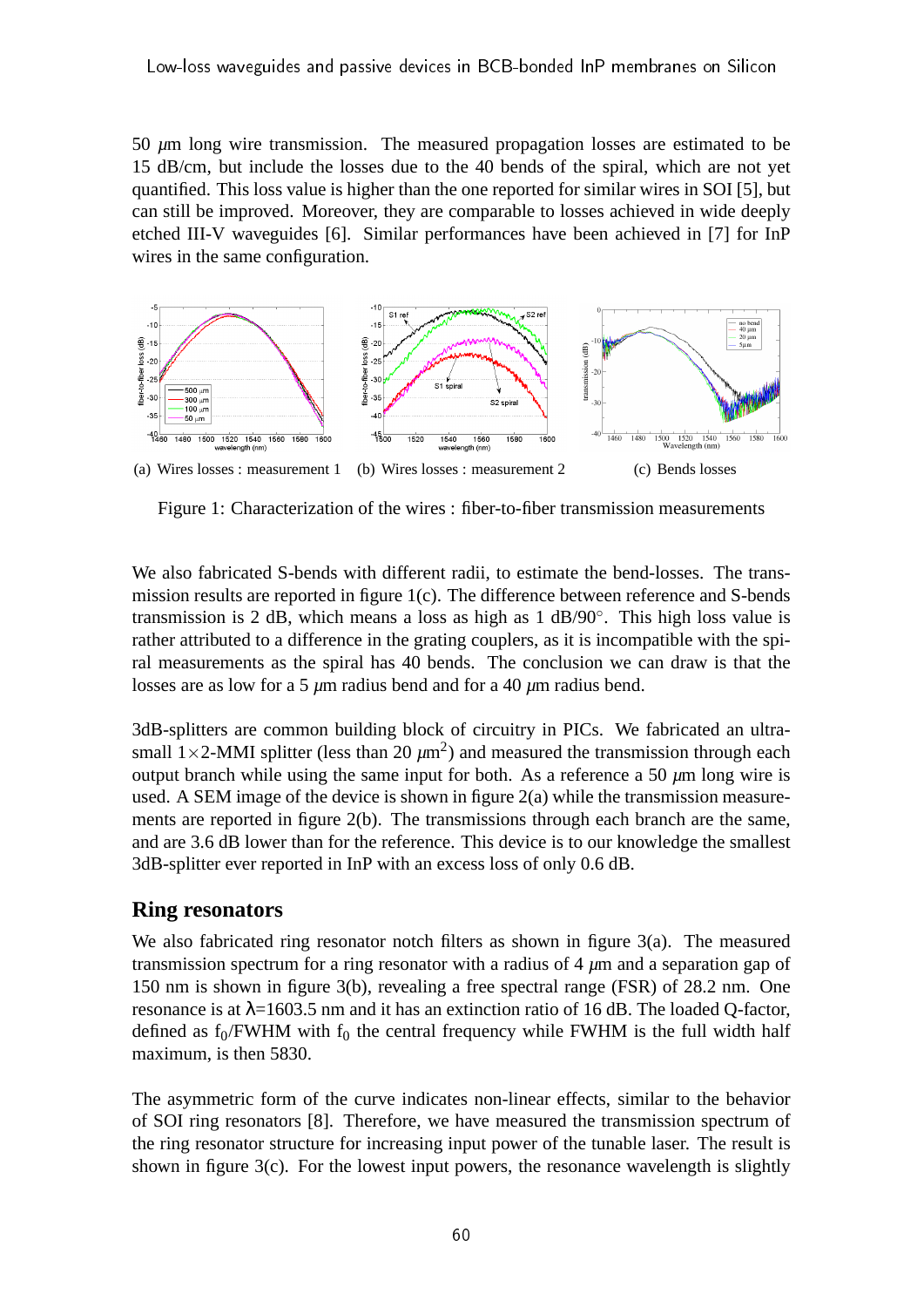

Figure 2: MMI splitter characterization

blue shifted as the input power is increased. For higher input powers, a wavelength red shift and bistability occur. This can be explained as follows ; due to two photon absorption free carriers are generated, resulting in additional absorption (free carrier absorption) and an associated negative refractive index change due to free carrier dispersion. Recombination of these carriers results in heating and a positive thermal refractive index change. For the lower input powers, the free carrier dispersion effect is dominant, resulting in a blue shift of the resonance while for higher input powers, the thermal effects take over, resulting in a wavelength red shift and eventually bistability.



Figure 3: Ring resonator notch filter.

For the SOI ring resonators in [8], thermal effects are dominant for all input powers and only a red shift of the resonance is observed. In [9], where III-V material is bonded onto SOI racetrack resonators, the blue shift due to free carrier dispersion is also observed.